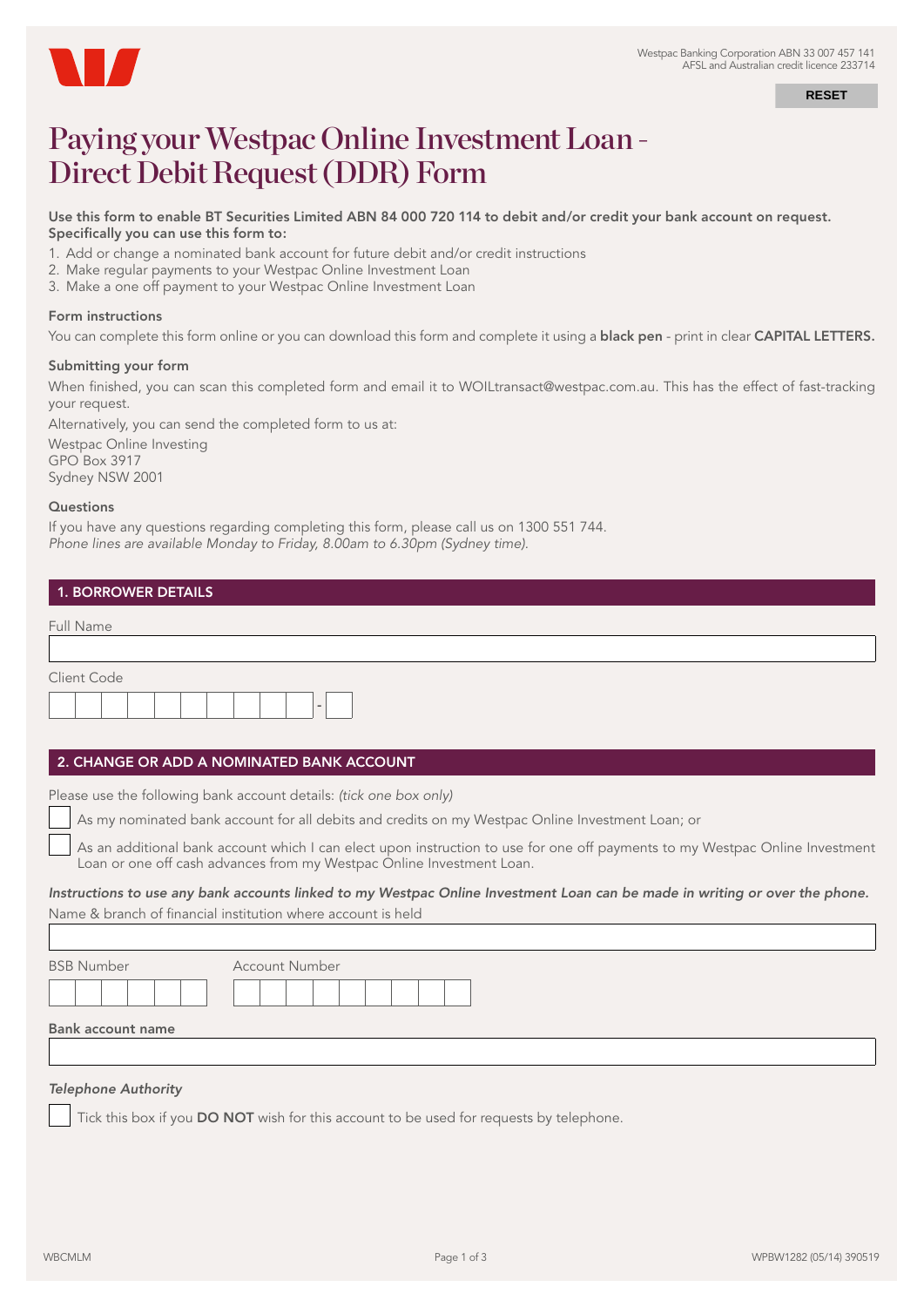| 3A. MAKE OR CHANGE REGULAR PAYMENTS TO MY WESTPAC ONLINE INVESTMENT LOAN                                     |                         |                             |         |                                                                                                                                                                                                                                                                   |
|--------------------------------------------------------------------------------------------------------------|-------------------------|-----------------------------|---------|-------------------------------------------------------------------------------------------------------------------------------------------------------------------------------------------------------------------------------------------------------------------|
| You may elect to pay either:                                                                                 |                         |                             |         |                                                                                                                                                                                                                                                                   |
| sum deducted from your nominated bank account on the first business day of each month; or                    |                         |                             |         | An amount equal to the monthly interest charge on your Westpac Online Investment Loan. In most instances, this will be a variable                                                                                                                                 |
|                                                                                                              |                         |                             |         | A sum where you determine the amount, frequency and date on which monies will be deducted from your nominated bank account.                                                                                                                                       |
| $\updownarrow$                                                                                               | Start date (dd/mm/yyyy) |                             |         |                                                                                                                                                                                                                                                                   |
| Frequency                                                                                                    | Weekly                  | Fortnightly                 | Monthly |                                                                                                                                                                                                                                                                   |
| 3B. MAKE A ONE OFF PAYMENT TO MY WESTPAC ONLINE INVESTMENT LOAN                                              |                         |                             |         |                                                                                                                                                                                                                                                                   |
| Please deduct the following one-off amount from my nominated bank account.                                   |                         |                             |         |                                                                                                                                                                                                                                                                   |
| Amount                                                                                                       |                         | Deduction date (dd/mm/yyyy) |         |                                                                                                                                                                                                                                                                   |
| \$                                                                                                           |                         |                             |         |                                                                                                                                                                                                                                                                   |
|                                                                                                              |                         |                             |         |                                                                                                                                                                                                                                                                   |
| <b>4. DECLARATION AND SIGNATURES</b>                                                                         |                         |                             |         |                                                                                                                                                                                                                                                                   |
| nominated bank account through the Bulk Electronic Clearing System.                                          |                         |                             |         | I/We confirm that I/we am/are the primary account holder or authorised signatory for funds to be deducted from or credited to this                                                                                                                                |
|                                                                                                              |                         |                             |         | In addition to the amounts specified by me/us under Debit Instructions above, I/we authorise BT Securities Ltd to debit the account<br>with an amount required to pay off the total amount or part of it owing under the Westpac Online Investment Loan Facility. |
| Agreement (APCA User ID no. 037977) provided below.                                                          |                         |                             |         | I/We acknowledge that this Direct Debit arrangement is governed by the terms provided in the BTS Direct Debit Request Service                                                                                                                                     |
| I/We authorise BT Securities Limited to confirm my/our account details with the financial institution above. |                         |                             |         |                                                                                                                                                                                                                                                                   |
| Signature of Bank Account Holder 1                                                                           |                         |                             |         |                                                                                                                                                                                                                                                                   |
|                                                                                                              |                         |                             |         |                                                                                                                                                                                                                                                                   |
|                                                                                                              |                         | Date (dd/mm/yy)             |         |                                                                                                                                                                                                                                                                   |
|                                                                                                              |                         |                             |         |                                                                                                                                                                                                                                                                   |
| Signatory's Full Name (please print)                                                                         |                         |                             |         |                                                                                                                                                                                                                                                                   |
| Signature of Bank Account Holder 2                                                                           |                         |                             |         |                                                                                                                                                                                                                                                                   |
|                                                                                                              |                         |                             |         |                                                                                                                                                                                                                                                                   |
|                                                                                                              |                         | Date (dd/mm/yy)             |         |                                                                                                                                                                                                                                                                   |
|                                                                                                              |                         |                             |         |                                                                                                                                                                                                                                                                   |
| Signatory's Full Name (please print)                                                                         |                         |                             |         |                                                                                                                                                                                                                                                                   |
|                                                                                                              |                         |                             |         |                                                                                                                                                                                                                                                                   |
|                                                                                                              |                         |                             |         |                                                                                                                                                                                                                                                                   |